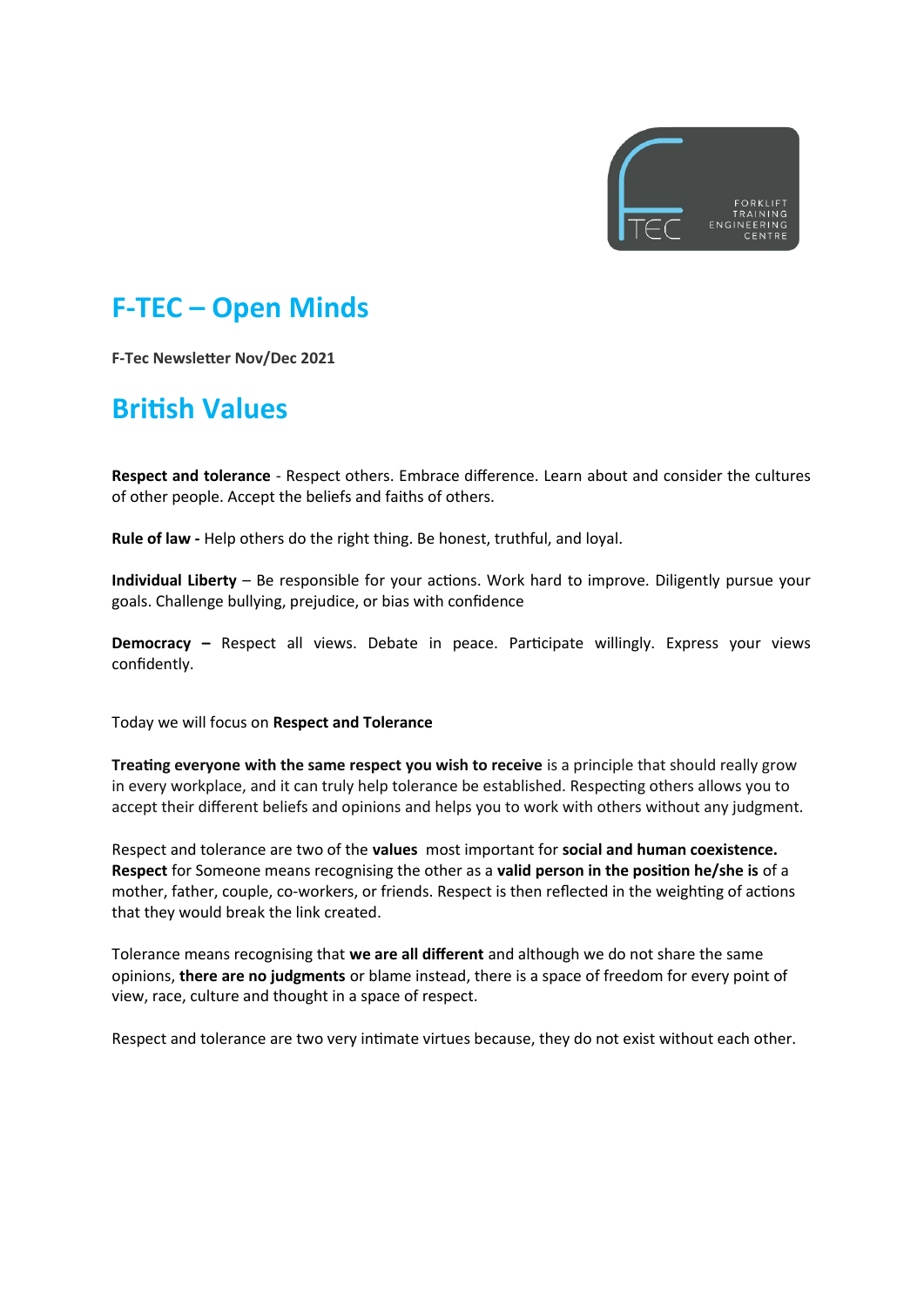

#### **Phrases of Respect and Tolerance**

- Tolerance stops violence.
- The spirit of tolerance is the art of being happy in the company of others.
- Differences enrich us, respect unites us.
- Respect others and you will be respected.
- Your beliefs do not make you a better person, your actions do.
- "Only a collective that is governed by respect for human life, tolerance and freedom can take the world out of the cruel abyss in which political powers lead it." Aldous Huxley
- "I don't like the word tolerance, but I can't find a better one. Love pushes the same respect you have for the faith of others." Mahatma Gandhi

#### **(Segment taken from Definition and concept March 2021)**

*Hot Topic – How does this article explain the difference between Respect and Tolerance. Do you feel you have a better understanding after reading the phrases?* 

# **Radicalisation and Extremism**

People can be exposed to different views and receive information from various sources. Some of these views may be considered radical or extreme.

Radicalisation is the process through which a person comes to support or be involved in extremist ideologies. It can result in a person becoming drawn into terrorism and is in itself a form of harm.

Extremism is vocal or active opposition to fundamental British values, including democracy, the rule of law, individual liberty and mutual respect and tolerance of different faiths and beliefs. It includes calls for the death of members of the British armed forces (HM Government, 2011).

Challenging and tackling extremism needs to be a shared effort (HM Government, 2013). For this reason, the Government has given some types of organisations in England, Scotland, and Wales a duty to identify vulnerable children and young people and prevent them from being drawn into terrorism.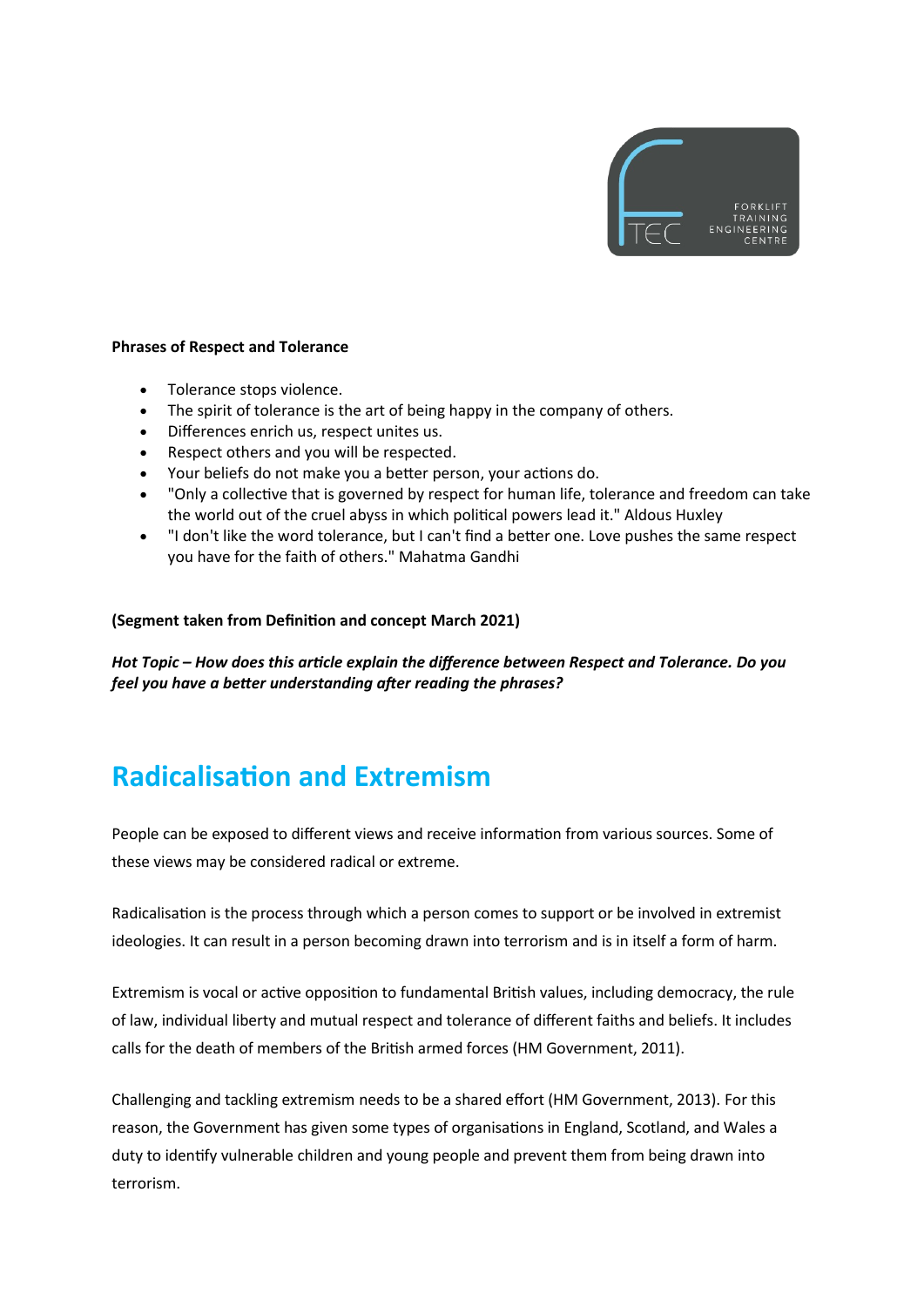

**In the news recently you may have heard of Shamima Begum, who left the UK for Syria as a teenager, says she will regret joining the Islamic State group for the rest of her life and has offered to help the UK fight terrorism.**

She told the BBC she could be "useful to society" and it would be a waste to let her "rot" in a Syrian camp.

The 22-year-old is accused of playing an active role in IS - she denies that.

Sajid Javid is standing by his decision to revoke her citizenship.

Shamima Begum was 15 when she and two other east London schoolgirls travelled to Syria to join IS. There, she married a Dutch recruit and lived under IS rule for more than three years. In 2019, she was found, nine months pregnant, in a Syrian refugee camp. Her baby later died of pneumonia and Ms Begum said she had previously lost two other children.

The then-Home Secretary Sajid Javid stripped Ms Begum of her UK citizenship on national security grounds.

- **Who is Shamima Begum and how do you lose your citizenship?**
- **Shamima Begum cannot return to UK, court rules**

Ms Begum has previously said the 2017 Manchester Arena bombing, in which 22 people - some of them children - were killed in a bombing claimed by IS, was similar to military strikes on IS strongholds and called the terror attack "retaliation".

Asked by BBC reporter Josh Baker how it made her feel to think back to being part of a group that committed genocide and murder around the world, she said: "It makes me sick to my stomach really. It makes me hate myself."

In the interview for BBC Sounds and BBC 5 live, Ms Begum also said she only now felt comfortable talking about her true feelings.

Our reporter asked whether she had changed her opinion on IS because it had not created a caliphate.

"I have had these opinions for a very long time but only now I feel comfortable to express my real opinion," she replied.

She said if allowed back into the UK, she could advise on the tactics used by IS to persuade people to go to Syria and could share ways to speak to people who are at risk of being radicalised.

She said she felt "an obligation" to do so, adding that she did not want any other young girls to destroy their lives like she had.

On Wednesday, Ms Begum spoke to ITV's Good Morning Britain and made a direct offer to Boris Johnson to become "an asset" in the fight against terror.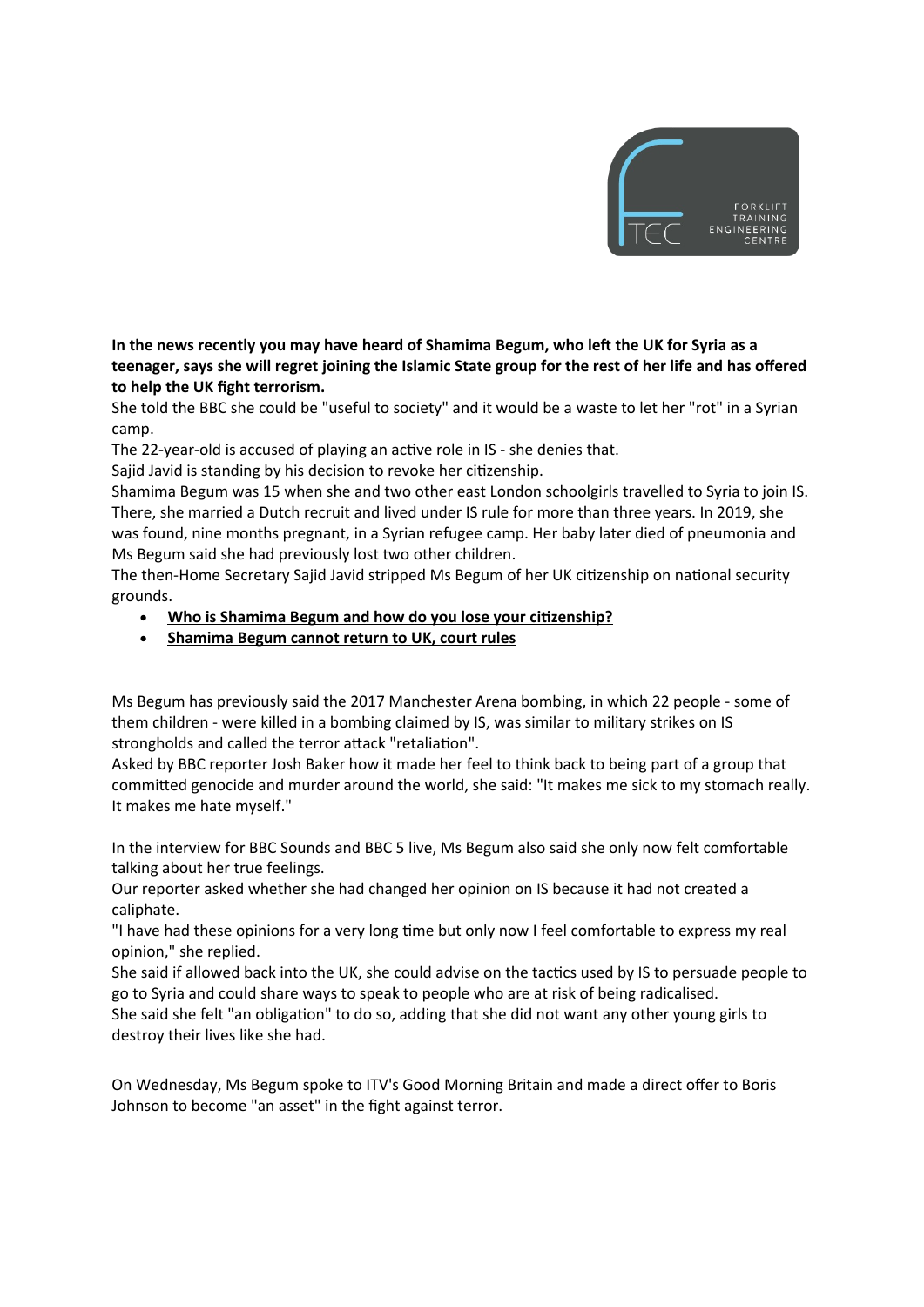

Speaking from a Syrian refugee camp, she said there was "no evidence" she was a key player in preparing terrorist acts and was prepared to prove her innocence in court.

"I know there are some people, no matter what I say or what I do, they will not believe that I have changed, believe that I want to help," she said.

"But for those who have even a drop of mercy and compassion and empathy in their hearts, I tell you from the bottom of my heart that I regret every, every decision I've made since I stepped into Syria, and I will live with it for the rest of my life.

"No one can hate me more than I hate myself for what I've done and all I can say is 'I'm sorry' and just give me a second chance."

She said she would "rather die than go back to IS" and added: "The only crime I committed was being dumb enough to join IS."

Ms Begum says she wants a trial, saying she is "willing to go to court and face the people who made these claims and refute these claims, because I know I did nothing in IS but be a mother and a wife". But Sajid Javid, now health secretary, suggested there was no likelihood Ms Begum would be allowed to return and fight her citizenship case.

He told GMB that the decision to strip her of her UK citizenship was "both morally right, absolutely right, but also legally correct and the right one to protect the British people".

"I won't go into details of the case, but what I will say is that you certainly haven't seen what I saw," he added.

"If you did know what I knew, because you are sensible, responsible people, you would have made exactly the same decision - of that I have no doubt."

A Home Office spokesman said: "The government's top priority remains maintaining our national security and keeping the public safe."

Liberty, a human rights group, previously called the decision to revoke Ms Begum's citizenship "an extremely dangerous precedent" and said the right to a fair trial was not something democratic governments should take away on a whim.

One of the other girls who travelled with Ms Begum, Kadiza Sultana, was reportedly killed in a bombing raid, but the fate of the third - Amira Abase - is unknown.

Ms Begum has previously said her husband had been held in a prison where men were tortured and had surrendered to a group of Syrian fighters.

#### **(Segment taken from BBC news 2021)**

*Hot Topic – Have you heard of this story before? What are your thoughts about Ms Begum and being allowed/not allowed back in the country?*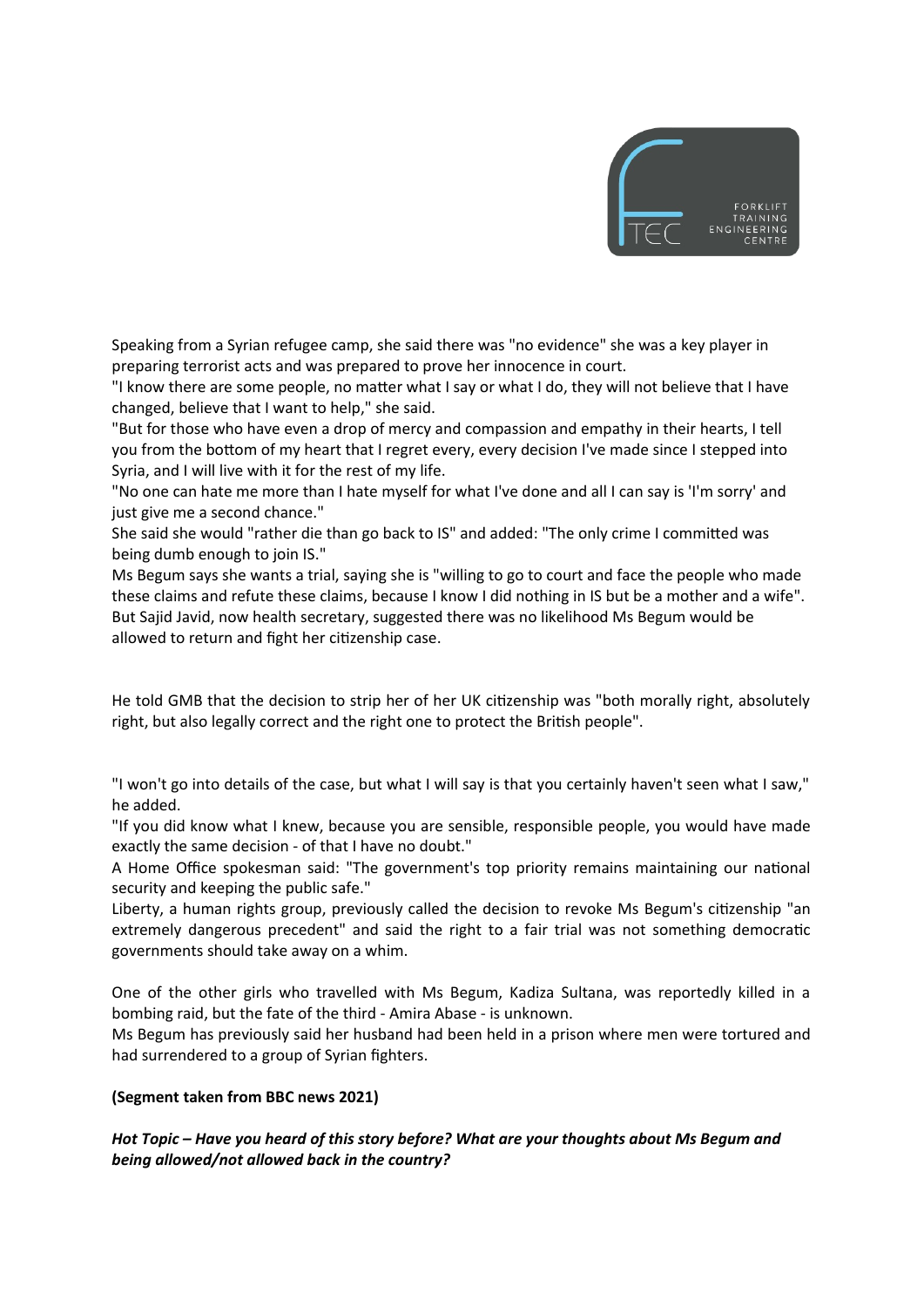

# **Health and Safety – Knife Crime**

Put simply, knife crime is a crime that involves a knife. Knife crime includes carrying a knife; trying to buy a knife if you are under 18; threatening someone with a knife; owning a banned knife; injuring or fatally wounding somebody with a knife; intent to injure or harm somebody with a knife; a **robbery or burglary where a knife was carried as a weapon**

We need to work with children and young people to help them to understand the pain and injustice of loss.

It can be argued that loss is a normal part of life. The loss of a job; the breakdown of a relationship; the parting of a friend who moves abroad to live the dream; the end of an era, be it a school term, a graduation or retirement. These are all regular parts of this life with which we can identify. For adults, bereavement sadly becomes a natural part of life and whilst people might hone convincing coping mechanisms, be it faith, yoga, exercise, or something else, the reality of bereavement is inescapable and the pain, palpable. People learn to live with it as there is no alternative.

Part of the tragedy of Ben's story is the injustice of what happened to him that night in 2008. Ben had never been involved in any negative activity. Ben was a normal teenager – as normal as any teenager – yet he was murdered in a senseless act of violence which ripped through a family and a community.

The street violence that we see today, the vicious, often fleeting acts of anger which destroy lives, are never the way to solve anything. Even if someone is involved in negative activity, knife crime is not the answer – there are always non-violent, sensible, legal ways to settle arguments or to put a point across. Somehow, we are in a place where violence has become prescriptive and normalised; a place where stabbing someone is perceived by some as an acceptable way to settle a score. Ben was not involved in the argument which took place that night – the killers took an innocent life, for no reason, and the ripples of impact, ripple on.

As teachers, youth workers, practitioners, we need to work with children and young people via a trauma-informed approach to help them to understand the pain and injustice of loss. It is a delicate balance to strike; we need to be profound in the reality, but we must not further traumatise them. When I facilitate the anti-knife crime workshops for primary schools, I ask them how they feel when their best friend isn't in school one day for some reason; maybe they have a dentist appointment, maybe they are unwell.

'Sad';

'I miss them',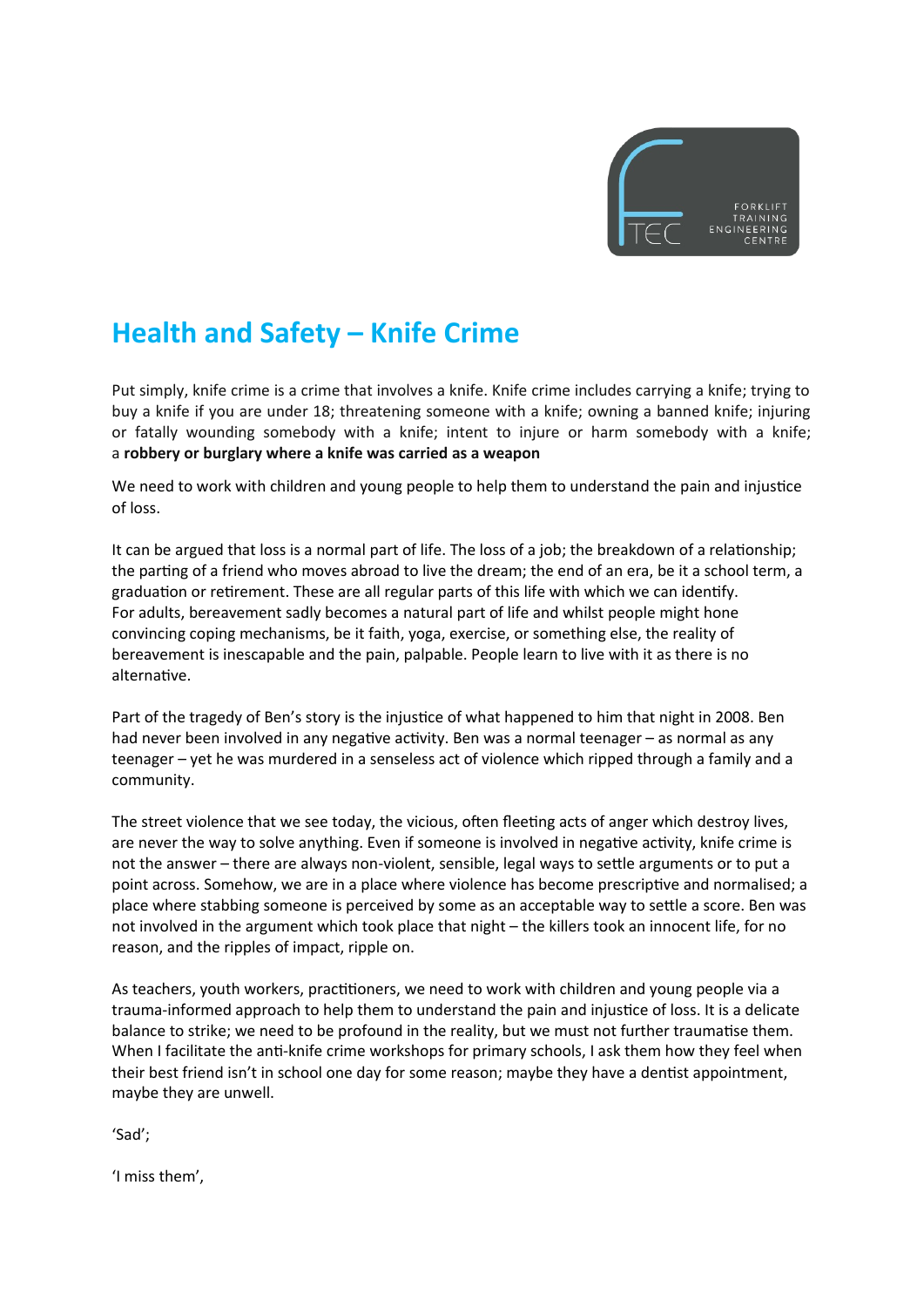

come the answers. I then move into a scenario – 'Just imagine that your best friend isn't in school one day, nor the next day, nor the next. Then you're told that they are not coming back and that you will never see them again'. The younger students' eyes widen as they imagine this unexpected loss and we think about the feelings associated with it. I then liken this to what happened to Ben – 'One day, he wasn't there anymore; and all because some people were so angry that they used a knife to kill an innocent boy'.

The unexpected loss of a person may not be easy for a child to imagine; I tend to liken the concept to the loss of something special, of something one is used to, or familiar with. The 'injustice of loss' is a harsh term, yet it is the reality when it comes to violent crime; there is no justice when it comes to using a weapon, whether or not someone sets out to kill or maim, the act of using a knife as a weapon violates the freedom of the individual. The senseless way in which violence wrecks the lives of normal people is not something to be underestimated. Taking an empathetic, trauma-informed approach to safeguarding our children and young people is key.

Life is seen by those who carry knives as cheap, worthless, easily ended. The pain of loss is hard to bear for anyone, but particularly for children and young people. Let's work with our children and young people and support them to understand how we can de-normalise knife crime and comprehend the injustice of loss.

#### *(Segment taken from The Ben Kinsella Trust website 2021)*

*Hot Topic - How do you feel about knife crime? Do you have any knife crime in the area you live in? Do you feel safe where you live?*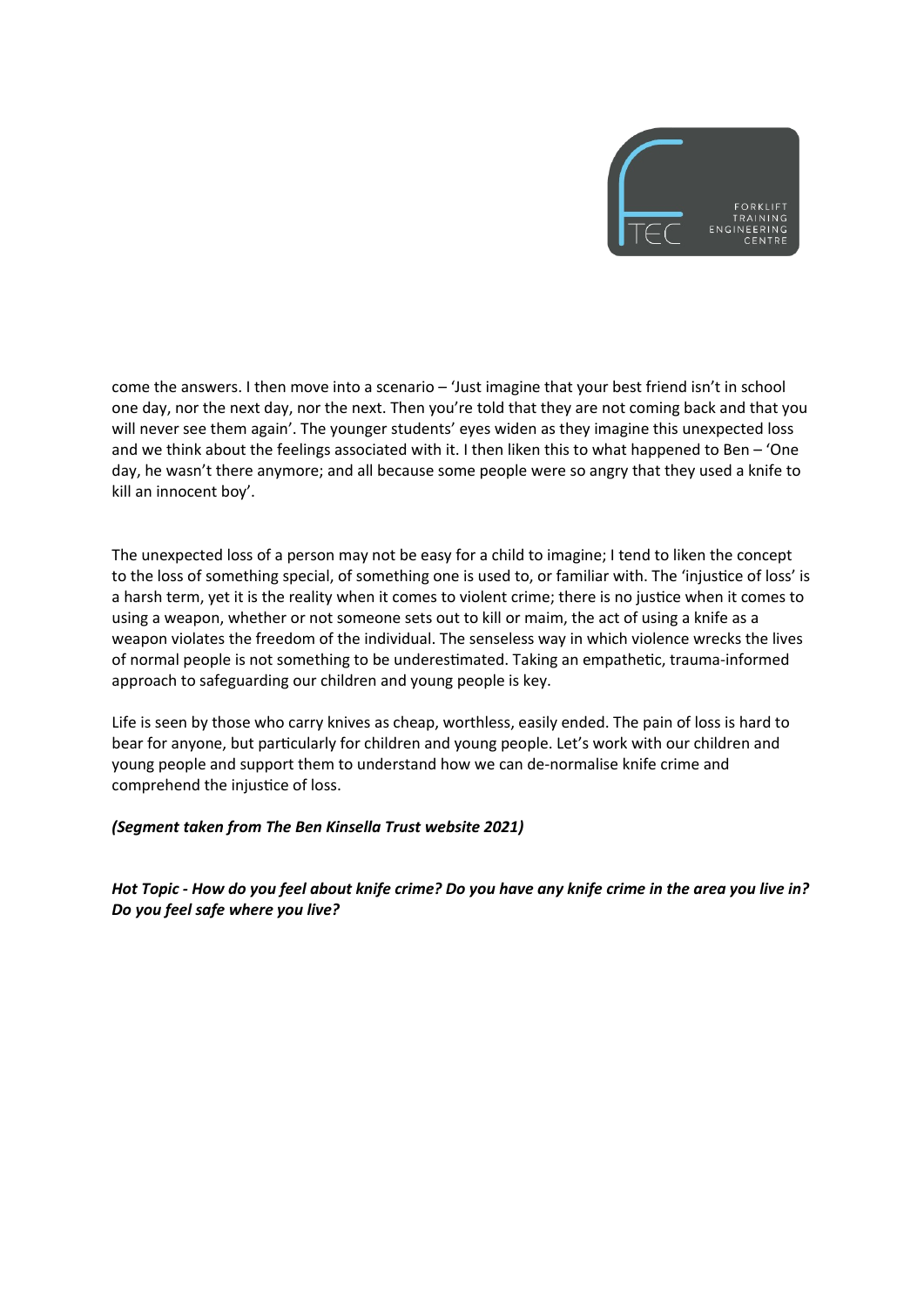

# **Equality and Diversity**

Equality and diversity is a term used in the United Kingdom to define and champion equality, diversity, and human rights as defining values of society. It promotes equality of opportunity for all, giving every individual the chance to achieve their potential, free from prejudice and discrimination.

Six months ago, women took to the streets and social media in an outpouring of grief and rage. It was not only for the unimaginable pain and suffering of Sarah's family and for her life that ended too soon, but also in protest at the threat of violence that women are forced to live with every day and the utter betrayal of the institution pledged to protect our freedoms and safety.

Sarah Everard is one of **15 women killed by police officers** in just over a decade. This, on top of the almost 700 reports of domestic abuse against police officers in a three-year period – according to The Bureau of Investigative Journalism – shows exactly how dangerous and how urgent the issue of unchecked misogyny in the police is.

A By-line Times investigation found that more than half of Met Police officers found guilty of sexual misconduct over a four-year period kept their jobs. Another report from the Observer found that rape, assault, and harassment were among the allegations made against 600 police officers across England and Wales – of which only 119 were upheld.

Let us also acknowledge the experiences of women of colour, for whom the feeling of being unsafe in the presence of the police is nothing new. The deaths of women of colour often garner less coverage and less public outcry. We must not forget the officers accused of taking selfies next to murdered sisters, Nicole Smallman and Bibaa Henry; or those officers who, though acquitted of wrongdoing, wrapped adhesive tape around Joy Gardner's face and head during a raid that ended with her death.

While institutional misogyny prevails in forces up and down the country, how can women be expected to trust the police? It is your responsibility as elected Police and Crime Commissioners to hold your Chief Constables to account, on behalf of the public, for the running of their force. I urge you to join the Women's Equality Party's calls for an independent inquiry into misogyny in each and every police force – starting with your own.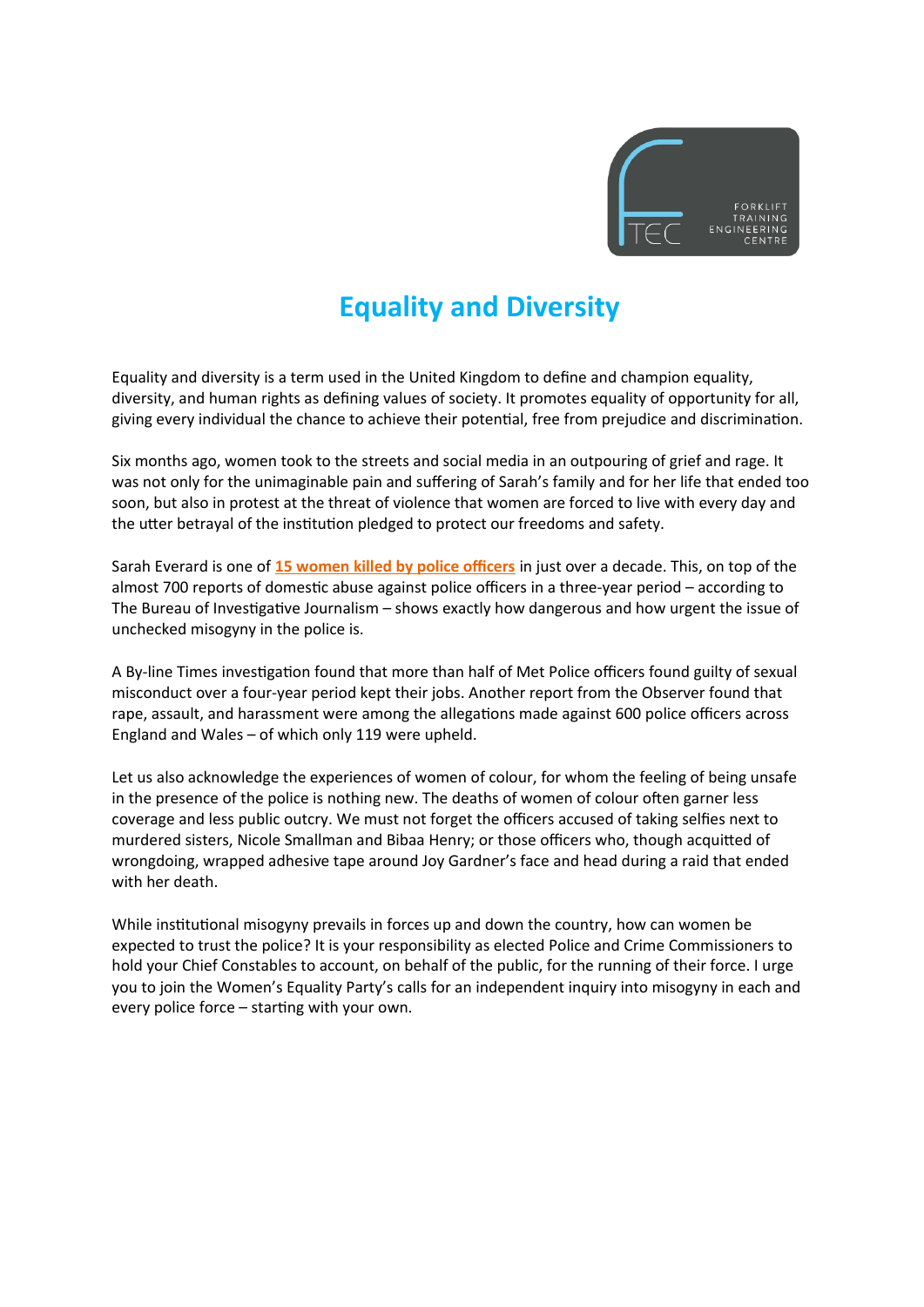

To build trust with women you must rid the police forces for which you are responsible of institutional sexism, misogyny, and **racism**. You must get your own houses in order. Women's freedom and women's lives absolutely depend on it.

Yours Faithfully

Mandu Reid, Leader of the Women's Equality Party

**(Segment taken from Metro 2021)**

*Hot Topic – How does this letter make you feel?* 

### **Mental Health and Wellbeing**

#### **What is resilience?**

**Resilience** is not just your ability to bounce back, but also your capacity to adapt in the face of challenging circumstances, whilst maintaining a stable mental wellbeing. **Resilience** isn't a personality trait – it's something that we can all take steps to achieve. For example, you can: Make some lifestyle changes add remove. There are some general changes that you can make to your lifestyle ...

Research suggests that those who demonstrate strong personal resilience are likely to do the following:

- Take more care of their physical health
- Have good quality relationships and social support
- Set themselves goals
- Utilise problem-solving skills
- Have better self-awareness